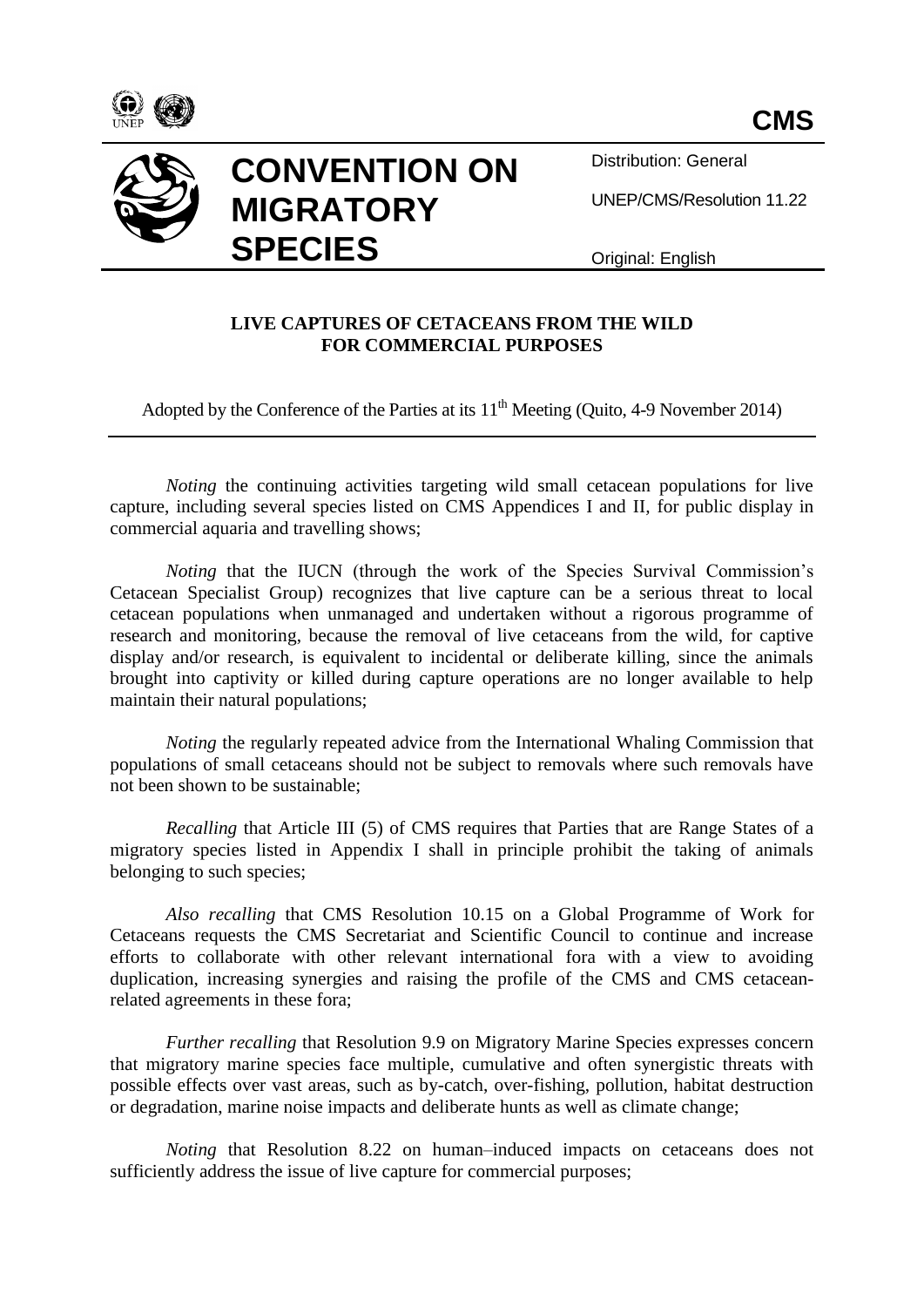*Reiterating* its urgent call in Resolution 10.15 on Parties to promote the integration of cetacean conservation into all relevant sectors by coordinating their national positions among various conventions, agreements and other international fora;

*Aware* that all regional cetacean-related instruments concluded under CMS contain provisions, or have in place plans, relevant to the issue of live captures, namely that:

- the Whale and Dolphin Action Plan (2013-2017) of the CMS Memorandum of Understanding for the Conservation of Cetaceans and their Habitats in the Pacific Islands Region includes "direct take" as one of five major hazards to whale and dolphin populations in the Pacific Islands region and includes minimizing its impact as an objective of the Plan;
- the Small Cetacean Action Plan of the CMS Memorandum of Understanding Concerning the Conservation of the Manatee and Small Cetaceans of Western Africa and Macaronesia calls on Signatories to ensure that any live capture activities in the region do not affect the viability of local populations and comply with international regulations and agreements;
- Paragraph 4 of the Annex to the ASCOBANS Agreement requires Parties to "endeavour to establish (a) the prohibition under national law, of the intentional taking and killing of small cetaceans where such regulations are not already in force" pursuant to the Article 2.1 aim to achieve and maintain a favourable conservation status for small cetaceans; and
- Article II of the ACCOBAMS Agreement requires Parties to "prohibit and take all necessary measures to eliminate, where this is not already done, any deliberate taking of Cetaceans", subject to limited exceptions "only in emergency situations" and "for the purpose of non-lethal in situ research aimed at maintaining a favourable conservation status for cetaceans";

## *Also aware* that:

- The Convention on International Trade in Endangered Species of Wild Fauna and Flora (CITES) includes all cetacean species in its Appendices I or II, where imports of specimens of CITES Appendix I species to be used for primarily commercial purposes are prohibited;
- the Bern Convention on the Conservation of European Wildlife and Natural Habitats prohibits "all forms of deliberate capture and keeping" of species included in its Appendix II, including the bottlenose dolphin (*Tursiops truncatus*) and the killer whale (*Orcinus orca*);
- European Union Council Directive 92/43/EEC on the conservation of natural habitats and of wild fauna and flora lists all cetaceans in its Annex IV and subject to exceptions, requires EU Member States to take requisite measures to establish a system of strict protection for these species in their natural range, prohibiting all forms of deliberate capture or killing of wild specimens, and to prohibit the sale or exchange of cetaceans;